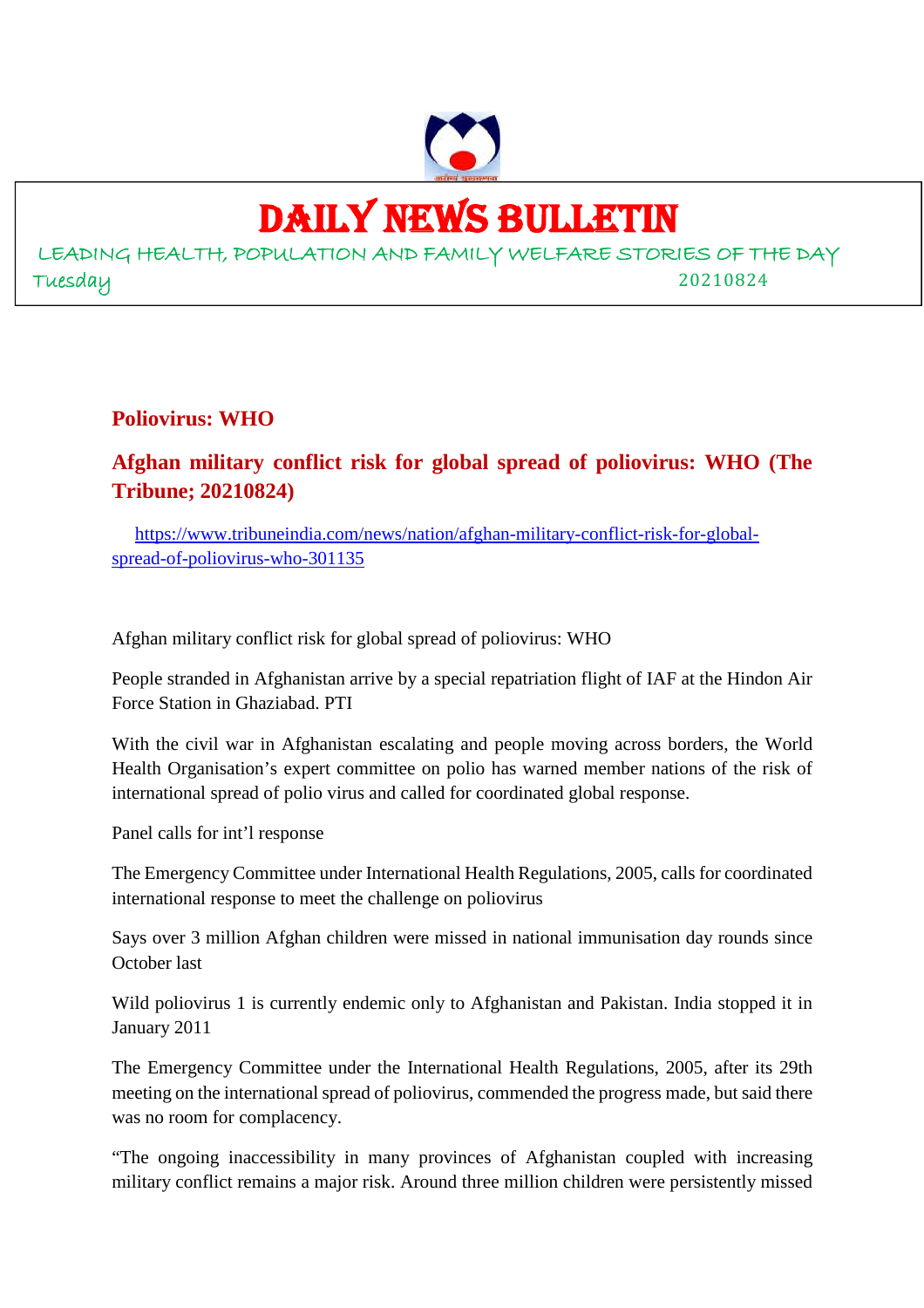in 2020 and 2021 so far, with around one million children in southern Afghanistan missing out on vaccination for almost three years. The cohort of missed children continues to grow," the committee said.

It unanimously agreed that risks of international spread of poliovirus remained a Public Health Emergency of International Concern (PHEIC) and extended its recommendations to member nations for three more months.

Globally, wild poliovirus types 1 and 2 were certified as eradicated after 2012. As of 2020, wild poliovirus type 1 (WPV 1) affects only Pakistan and Afghanistan. India stopped wild polio transmission in January 2011.

# **Erratic supply hits vax drive in Amritsar district**

# **Erratic supply hits vax drive in Amritsar district (The Tribune; 20210824)**

https://www.tribuneindia.com/news/coronavirus/erratic-supply-hits-vax-drive-in-amritsardistrict-301351

Around 4,800 jabbed in last two days | Beneficiaries sent back(The Tribune; 20210824)

Erratic supply of vaccine during the ongoing Covid-19 inoculation drive has become a cause for concern for the administration and beneficiaries ahead of the anticipated third wave.

The Health Department on Monday was able to vaccinate only 3,208 beneficiaries due to extreme shortage of jabs.

On August 22, the authorities were able to inoculate 1,624 persons. Whereas on August 21, a total of 15,019 residents were jabbed in the district.

Those who reached at the Civil Hospital on Monday had to return without getting vaccinated. Residents said the government should arrange sufficient stock.

Satish, who visited the Civil Hospital, said, "I visited the hospital today to get jabbed, but staff informed me about non-availability of vaccine. They have asked me to come again." A health official said, "Gradually, people have started showing interest in getting jabbed. Earlier, health workers had to motivate resident. Now, they are coming forward on their own."

Health officials said they would soon get the stock. They said the state government allocates vaccine to districts as per the usage.

Amritsar district reports two positive cases

Amritsar: With two positive cases reported on Monday, the total count of cases in the district has increased to 47,199. The new cases are influenza-like illness cases. The Health Department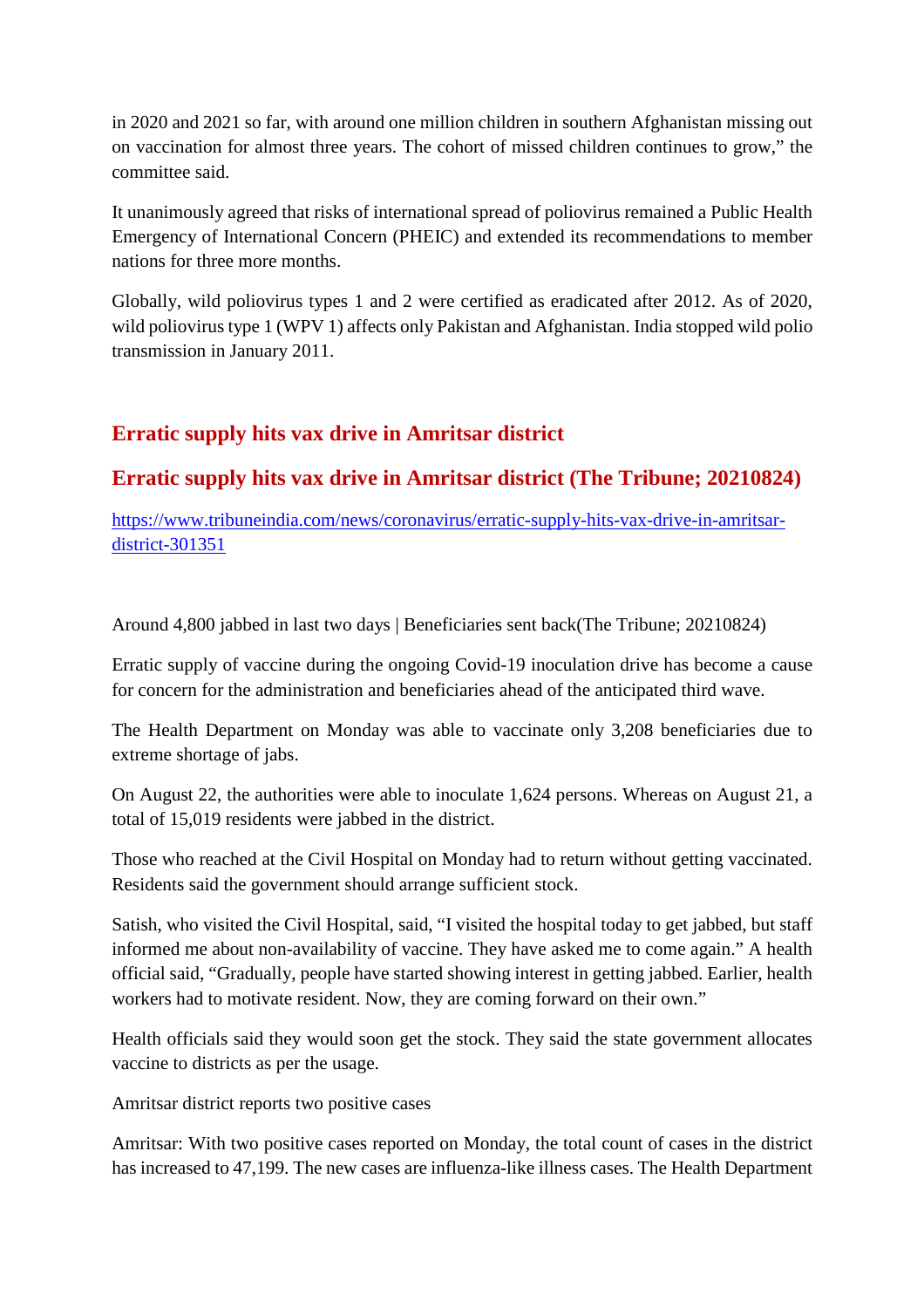has also reported recovery of 19 cases with which the total recovery count has increased to 45,572. The district at present has a total of 38 active cases. TNS

Tarn Taran sees no fresh case, casualty

The district reported one positive case and no causality on Monday. The toll stands at 376 while active cases have reduced to 10. DC Kulwant Singh said the teams of the Health Department had collected 1,174 samples from various places and the report of 977 was yet to be received. OC

|                       |        | <b>HELPLINE NUMBERS</b><br><b>FOR COVID PATIENTS</b>                                                     |
|-----------------------|--------|----------------------------------------------------------------------------------------------------------|
| <b>COVID UPDATE</b>   |        | Control Room: 0183-2500398,<br>0183-2500498, 0183-<br>2500598, 0183-2500698,<br>0183-2500798 (Open 24*7) |
| <b>NEW CASES</b>      |        | Health Dept helpline: 0183-                                                                              |
| <b>TOTAL CASES</b>    | 47,119 | 2535322, 0183-2535323                                                                                    |
|                       |        | Medical helpline: 104                                                                                    |
| <b>NEW DEATHS</b>     |        |                                                                                                          |
| <b>TOTAL DEATHS</b>   | 1,589  | Contact a doctor:<br>1800 180 4104                                                                       |
| <b>NEW RECOVERY</b>   | 19     |                                                                                                          |
| <b>TOTAL RECOVERY</b> | 45,572 | Bed availability and                                                                                     |
|                       |        | status: Punjab Covid App                                                                                 |
| <b>ACTIVE</b>         | 38     | (updated daily at 5 pm)                                                                                  |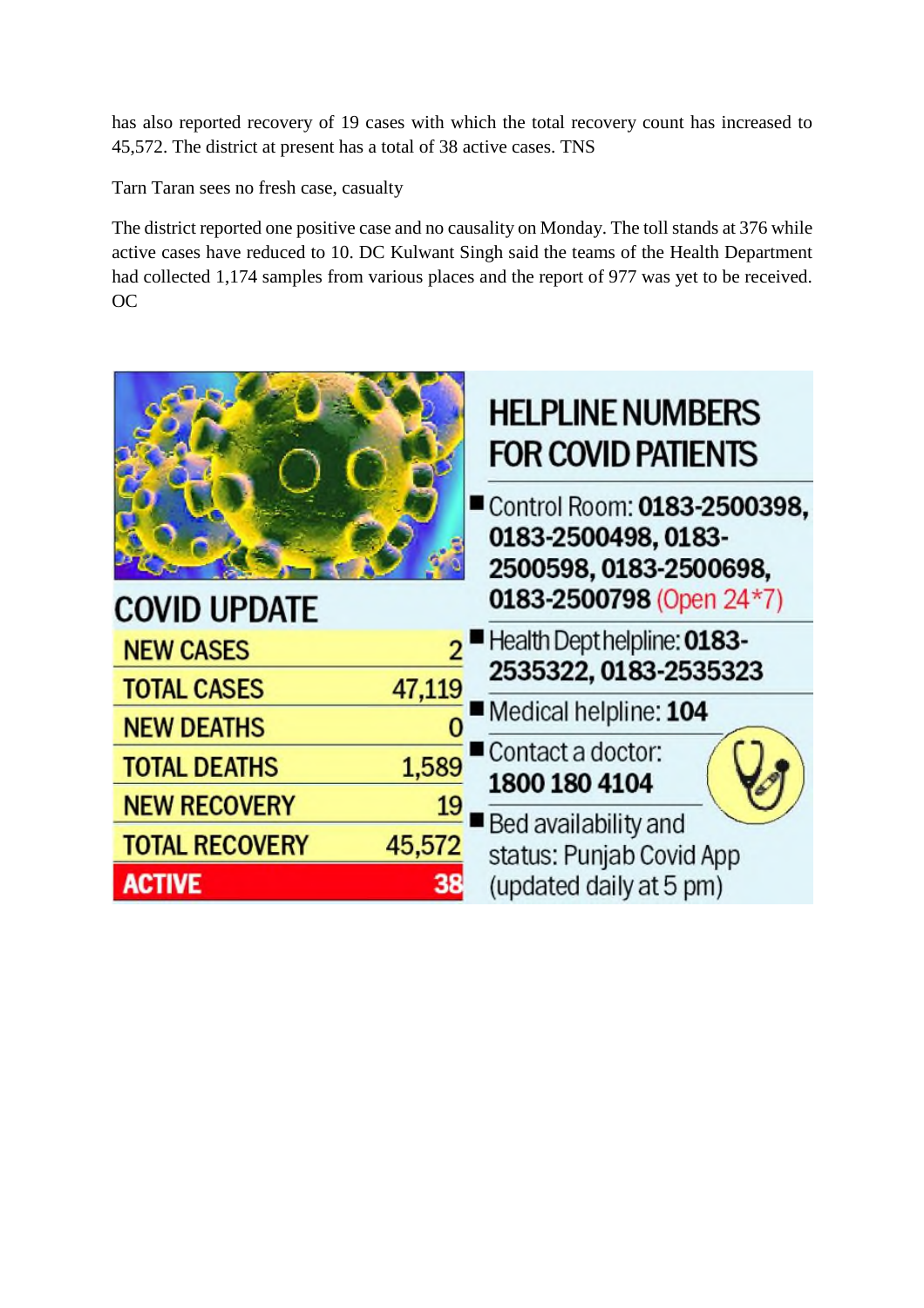#### **New Cases**

# **India sees single-day rise of 25,072 new Covid cases, lowest in 160 days(The Tribune; 20210824)**

https://www.tribuneindia.com/news/coronavirus/india-sees-single-day-rise-of-25-072-newcovid-cases-lowest-in-160-days-300978

The tally of Covid cases has increased to 3,24,49,306 while the death toll has climbed to 4,34,756 with 389 daily fatalities

India sees single-day rise of 25,072 new Covid cases, lowest in 160 days

Photo for representation only. Tribune file

India saw a single-day rise of 25,072 new Covid cases, the lowest in 160 days, while active cases declined to 3,33,924, comprising 1.03 per cent of the total infections, the lowest since March 2020, according to the Union health ministry data updated on Monday.

The tally of Covid cases has increased to 3,24,49,306 while the death toll has climbed to 4,34,756 with 389 daily fatalities, according to the data updated at 8 am.

The active cases have declined to 3,33,924, the lowest in 155 days, while the national Covid recovery rate has increased to 97.63 per cent, the highest since March 2020, the health ministry said.

A reduction of 19,474 cases has been recorded in the total number of active Covid cases in a span of 24 hours.

Also, 12,95,160 tests were conducted on Sunday, taking the cumulative tests conducted so far for detection of Covid in the country to 50,75,51,399.

The daily positivity rate was recorded at 1.94 per cent. It has been less than 3 per cent for the last 28 days.

Weekly positivity rate was recorded at 1.91 per cent. It has been below 3 per cent for the last 59 days, according to the health ministry.

The number of people who have recuperated from the disease surged to 3,16,80,626, while the case fatality rate stands at 1.34 per cent, the data stated.

Cumulatively, 58.25 crore Covid vaccine doses have been administered under the nationwide vaccination drive till Monday morning.

The 389 new fatalities include 145 from Maharashtra, 69 from Odisha and 66 from Kerala.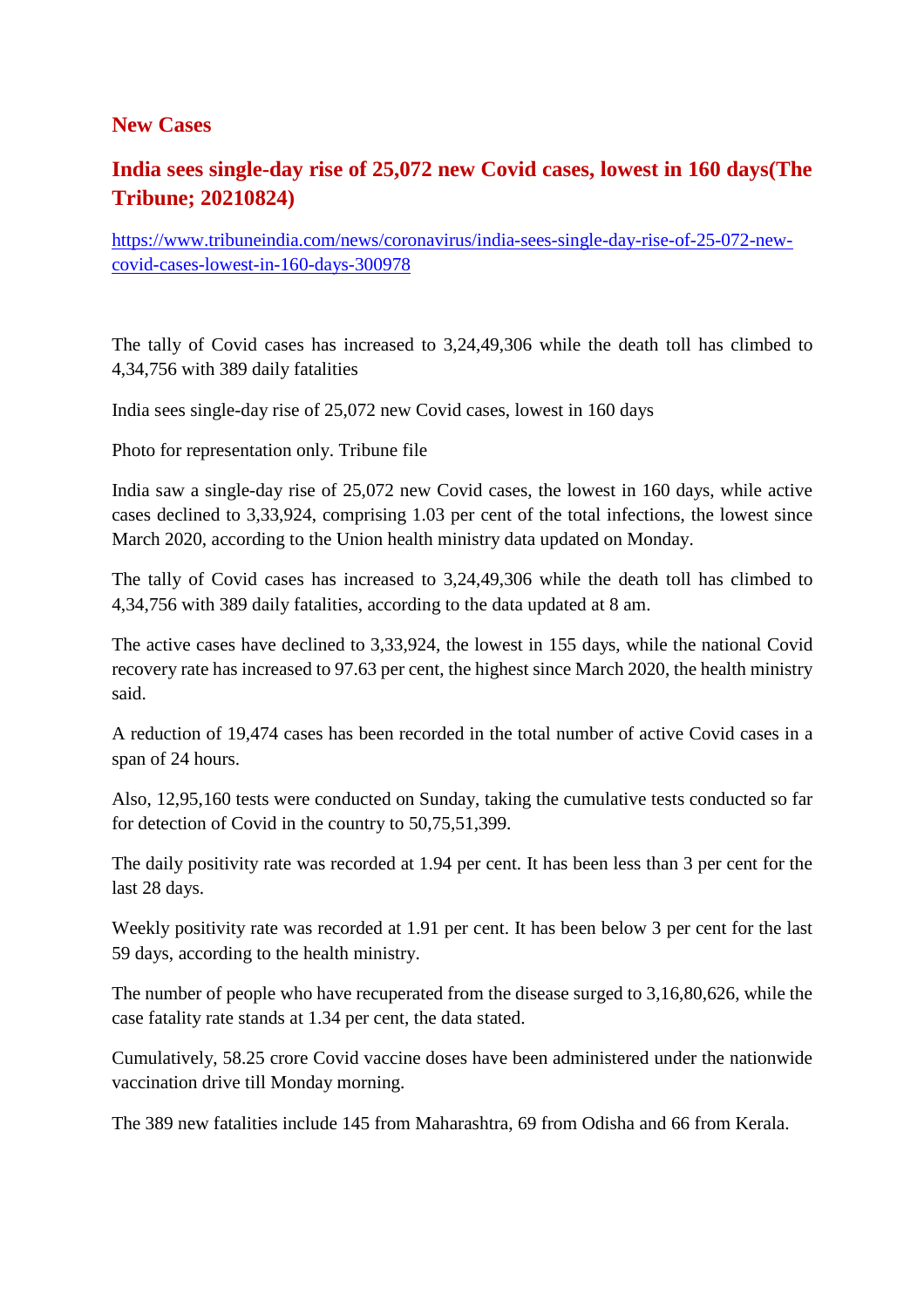A total of 4,34,756 deaths have been reported so far in the country, including 1,35,962 from Maharashtra, 37,145 from Karnataka, 34,709 from Tamil Nadu, 25,079 from Delhi, 22,792 from Uttar Pradesh, 19,494 from Kerala and 18,364 from West Bengal. PTI

### **Caste census**

## **Decoding the purpose and politics of caste census (Hindustan Times: 20210824)**

https://epaper.hindustantimes.com/Home/ArticleView

# **Statistics on caste in India**







#### **Mandal Commission's CHART 2** estimations on India's caste-wise population

| <b>SC &amp; ST</b>                                                                              |        |
|-------------------------------------------------------------------------------------------------|--------|
| <b>Scheduled Caste</b>                                                                          | 15.05% |
| <b>Scheduled Tribe</b>                                                                          | 7.51%  |
| Non-Hindu Communities, Religious Groups etc.                                                    |        |
| Muslims (other than STs)                                                                        | 11.19% |
| Christians (other than STs)                                                                     | 2.16%  |
| Sikhs (other than SCs & STs)                                                                    | 1.67%  |
| Buddhists (other than STs)                                                                      | 0.67%  |
| Jains                                                                                           | 0.47%  |
| <b>Forward Hindu Castes and Communities</b>                                                     |        |
| Brahmins (including Bhumihars)                                                                  | 5.52%  |
| Rajputs                                                                                         | 3.9%   |
| <b>Marathas</b>                                                                                 | 2.21%  |
| Jats                                                                                            | 1%     |
| Vaishyas-Bania etc.                                                                             | 1.88%  |
| Kayasthas                                                                                       | 1.07%  |
| Other forward Hindu caste groups                                                                | 2%     |
| <b>Backward Hindu Castes and Communities</b>                                                    |        |
| Remaining Hindu caste groups which come<br>in the category of "Other Backward Classes"          | 43.7%  |
| <b>Backward non-Hindu Castes and Communities</b>                                                |        |
| 52% of religious groups under section B<br>may also be treated as OBCs                          | 8.4%   |
| The approximate derived population of other<br>backward classes including non-Hindu Communities | 52%    |
| Source: Report of the Backward Classes Commission, 1980                                         |        |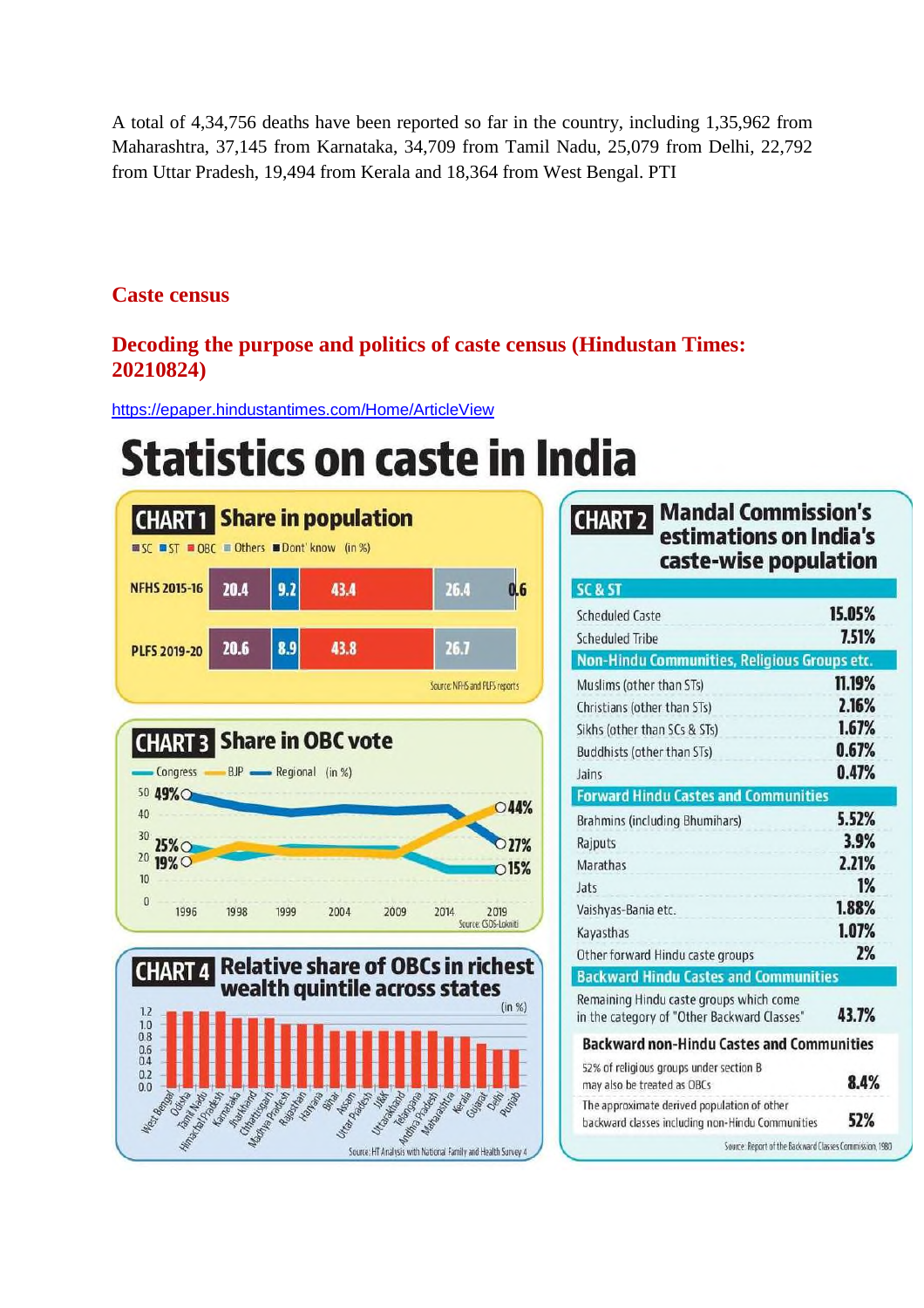New Delhi : An all-party delegation from Bihar led by chief minister Nitish Kumar met Prime Minister Narendra Modi on Monday to demand a caste census in the country. While speaking to the press after the meeting, the Rashtriya Janata Dal's Tejashwi Yadav, leader of opposition in the Bihar assembly, suggested that the caste census could be a part of the normal decadal census, which anyway counts religious groups and Scheduled Castes (SCs) and Scheduled Tribes (STs) separately.

Such suggestions, while they appear logical, may not help achieve the objective of a caste census: Enhance our understanding of India's socio-economic inequalities. Here are four charts which explain why.

#### **India has not conducted a caste census after 1931, but there are reasonable estimates available**

The British used to enumerate caste in their decadal censuses between 1881 and 1931. This practice was discontinued thereafter and independent India did not restore it as part of the regular census. What the census does count, however, is the number of people belonging to SC-ST groups. This share was 21.54% in the 1971 census and gradually increased to 25.26% in the 2011 census. The trend is not surprising, as the SC-ST population continues to be the most economically backward in the country, and fertility rates are higher when income levels are lower.

The fact that the census does not count social groups other than SC-ST does not mean that there are no reasonable estimates of the broad social break-up of India's population. Various government surveys such as the ones conducted by the National Sample Survey Office (NSSO) and National Family and Health Survey (NFHS) collect data on broad share of SCs, STs and Other Backward Classes (OBCs) in the population. The summary findings from the latest NFHS and NSSO rounds are given below. (Chart 1)

Of course, shares by caste such as those collected by NFHS and NSSO are survey based estimates unlike the census. The latter is actually an enumeration of every person in the country. It is this fact which allows the former to be questioned politically.

What is often forgotten in this debate is the fact that today's NFHS-NSSO estimates of caste shares are not very different from what the Mandal Commission Report assumed them to be, based on an extrapolation from 1931 census numbers. (Chart 2)

#### **Reconciling the caste-census demand with reservations**

Demands for a caste census are deeply linked with the policy of reservations in government jobs and educational institutions. This is not a benign statistical enumeration

There are two factors which matter: a continuing quest for including more social groups into the list of those eligible for reservations and demands for relaxing the Supreme Court mandated 50% quota on reservations in India.

The former is bound to generate more traction for the latter, as inclusion of more communities into the reserved category will shrink the probability of the groups which were there earlier gaining from reservations. The Mandal Commission's recommendation of providing 27% reservations for OBCs was a direct result of the 50% cap on reservations.

The report says this unequivocally. "The population of OBCs, both Hindu and non-Hindu, is around 52% of the total population of India. Accordingly 52% of all posts under the Central government should be reserved for them. But this provision may go against the law laid down in a number of Supreme Court judgments wherein it has been held that the total quantum of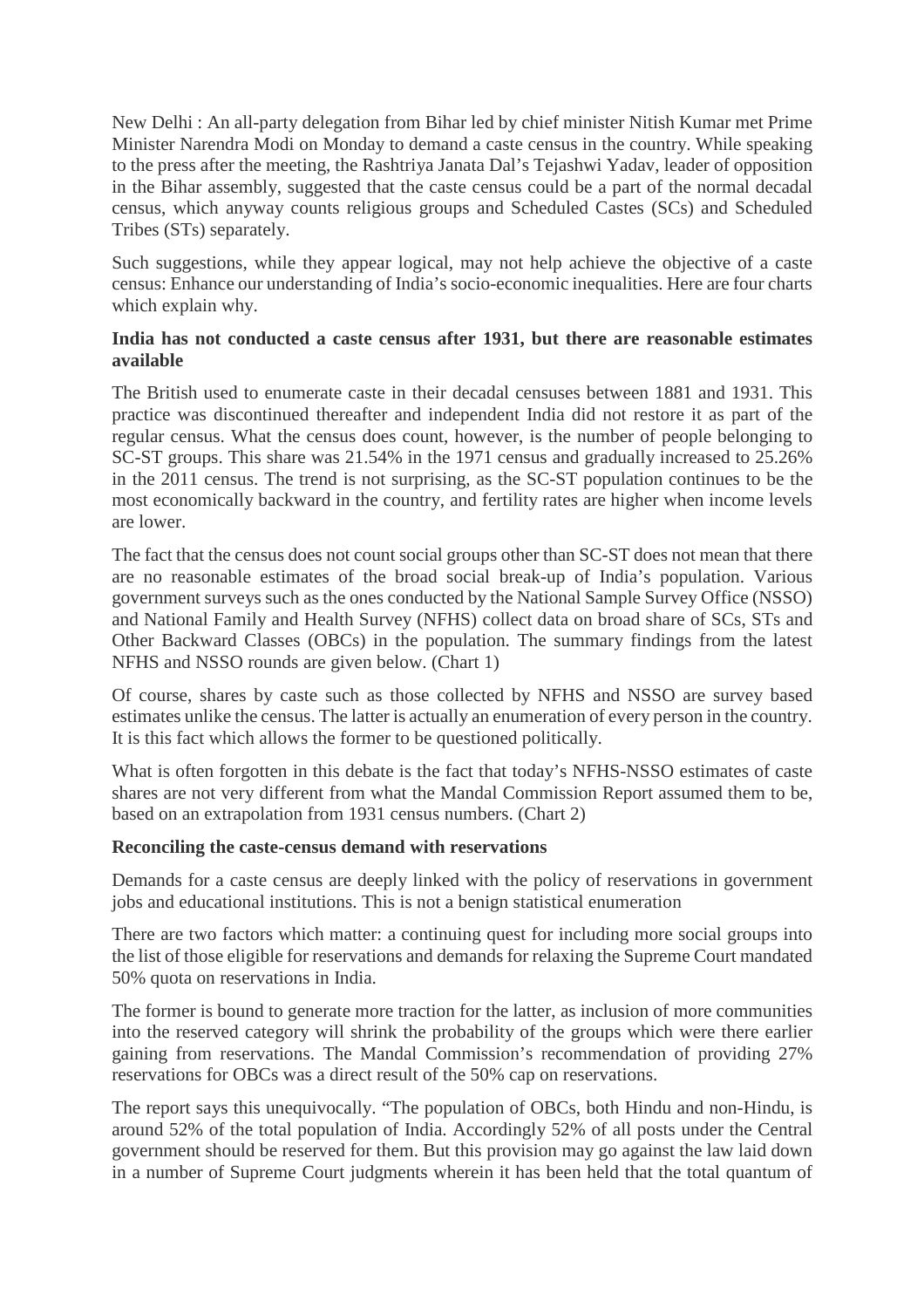reservation under Articles 15(4) and 16(4) of the Constitution should be below 50%. In view of this, the proposed reservation for OBCs would have to be pegged at a figure which when added to 22.5% for SCs and STs, remains below 50%. In view of this legal constraint, the Commission is obliged to recommend a reservation of 27% only, even though their (OBC) population is almost twice this figure."

It is in this context that recent demand for doing away with the 50% cap on reservations — the groups demanding this are the most consistent in demanding a caste census too — needs to be seen. But reservations are for Other Backward Classes not Other Backward Castes

OBCs, especially in the realm of politics, are always seen as a social group. This does not hold when it comes to provisions for reservations.

Constitutionally speaking, OBC reservations are not at par with reservations for SC-ST groups. The biggest proof of this is the fact that unlike in the case of SC-ST population, OBCs belonging to creamy layer – a threshold which looks at various things, but primarily income limits – cannot avail of reservations.

This underlines the importance of class rather than a caste aspect when it comes to OBC reservations.

#### **Reservations and politics**

The biggest information black hole around implementation of OBC reservations is not the overall benefits to OBCs as a result of reservations. Reservations have clearly helped.

"Representation of SCs and STs is more than the prescribed percentage of reservation, (15% and 7.5%, respectively). The representation of OBCs in the Central Government services is 21.57%, which is less, as compared to the prescribed percentage of reservation for them. However, reservation of Other Backward Classes (OBC) has shown an increasing trend since it started in September, 1993. As per available information, representation of OBCs, as on 1.1.2012, was 16.55%, which has increased to 21.57%, as on 01.01.2016", Union Minister of State Dr Jitendra Singh in written reply to a question in Lok Sabha on July 17, 2019.

The gap in knowledge is the extent to which these benefits have helped sub-castes within the larger group currently classified as OBCs. It is this fact which led to the Narendra Modi government setting-up the Justice Rohini Commission on sub-categorization of OBCs in 2017.

There are 2,633 Other Backward Castes in the Central List and earlier this year the commission proposed to divide them into four subcategories numbered 1, 2, 3 and 4 and split the 27% into 2, 6, 9 and 10%, respectively. If accepted, the recommendations are likely to have a major impact on politics, especially in north India where the rise of powerful OBC groups such as Yadavs defined the 1990s.

The Commission's term was extended by another six months on July 14. As is obvious, the recommendations of the Justice Rohini Commission will unleash a major political churn, as dominant OBCs, who the commission believes have benefitted disproportionately from the current policy, might end up losing their advantage within the broad OBC group. Data from CSDS-Lokniti suggest that the BJP stands to gain by tilting the OBC reservation gains away from dominant OBC groups such as the Yadavs in Uttar Pradesh and Bihar.

The BJP's support among lower and upper OBCs was 22% in 2009. By 2019, the party enjoyed support of 47% lower OBCs. This number had increased to 41% for upper OBCs. Among Yadavs in Uttar Pradesh and Bihar, the BJP actually lost support between 2014 and 2019: from 14% to 9% in Bihar and 26% to 24% in Uttar Pradesh. (Chart 3)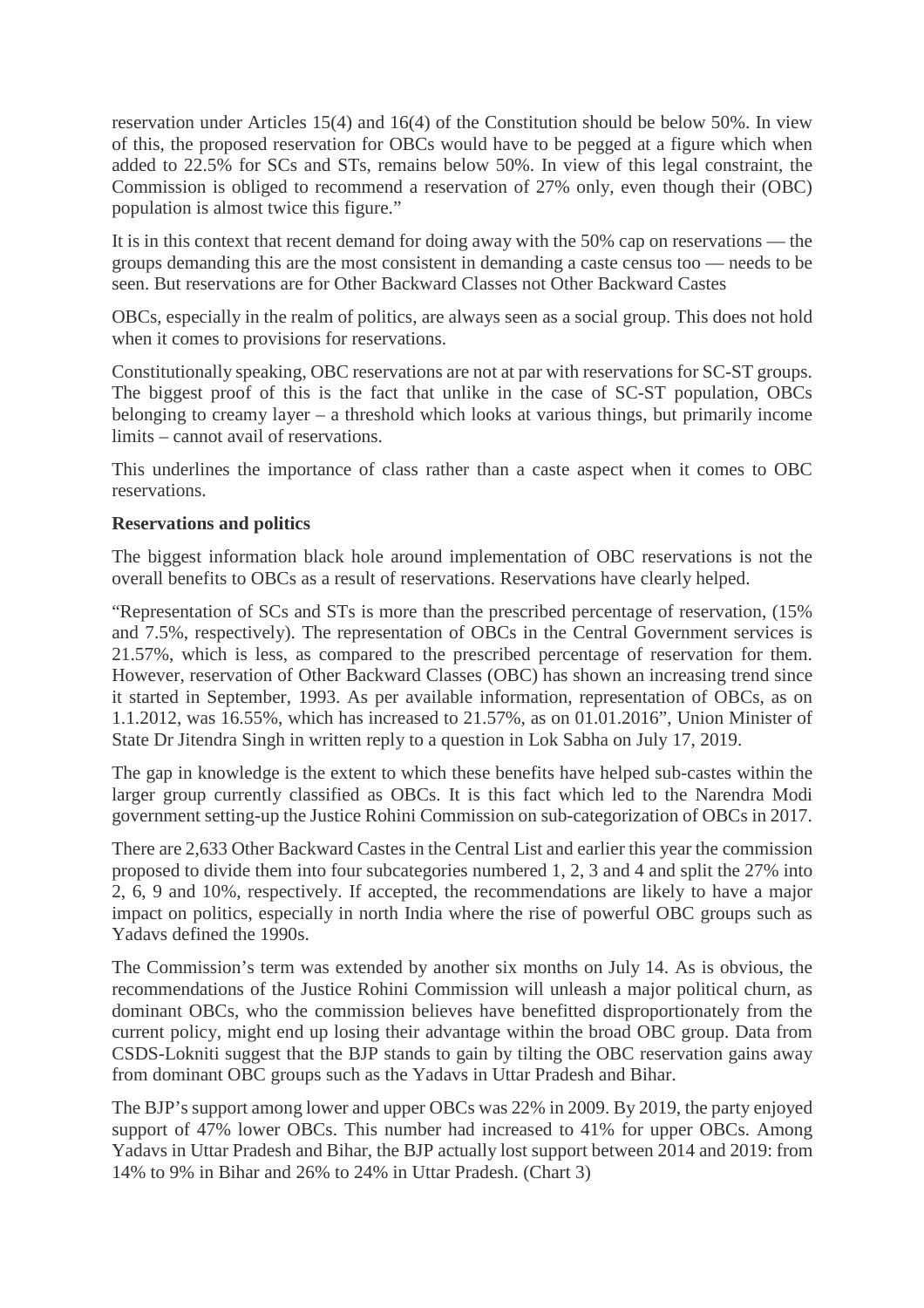#### **Clubbing caste census with normal census can't do justice to the cause of equity within OBCs**

The fact that OBC reservations must also take into account class and not just caste, and the current government has already set the ball rolling for restructuring the existing 27% OBC reservations, means that a simple enumeration of OBCs along with SC-ST groups in the census will not help the cause of equality among OBCs.

Any such exercise must also collect detailed information on economic status of various subcastes, which is not possible in the census. This is something the Socio-Economic Caste Census of 2011 promised to do. But its findings were never released. However, we have more than enough evidence to question claims that the communities which are classified as OBCs have the same economic status.

For example, a 2018 World Bank paper by Shareen Joshi and others found that intra-caste divisions can play a bigger role in creation of inequality than inter-caste factors. "While average figures for the broad caste groups confirm to the received wisdom, with upper castes being most well off and STs being the worst off, intra-caste or *jati* based trends do not always conform to this broad hierarchy", a HT story on August 6, 2018 noted based on the paper's findings.

To be sure, the World Bank paper's findings might have been affected by its mandate to provide baseline estimates of poverty in Bihar, which might have led to a disproportionate focus on poorer households.

However, evidence from larger surveys such as NFHS also underlines the prevalence of differentiation in economic status of OBCs across India's states. For example, an HT story dated April 4, 2019 calculated relative share of OBCs in top 20% households by wealth and found significant divergences across states, suggesting that economic status of OBCs is not uniform across the country. (Chart 5)

These numbers clearly show that the politically convenient demand for clubbing a caste census with the normal census, and using it to justify either a reorganization or expansion of OBC reservations, might help political ends, but will not take India towards a more egalitarian and well-informed affirmative action policy framework.

And if at all a comprehensive caste census with economic attributes is conducted, and the findings seek to disenfranchise or reduce the existing benefits available to certain groups, the country could have a huge social-political disruption to deal with.

#### **Holistic wellness**

#### **Can holistic wellness help treat diabetes, hypertension and other chronic illnesses? (The Indian Express: 20210824)**

https://indianexpress.com/article/lifestyle/health/can-yoga-meditation-help-treat-diabeteshypertension-and-other-chronic-illnesses-7456537/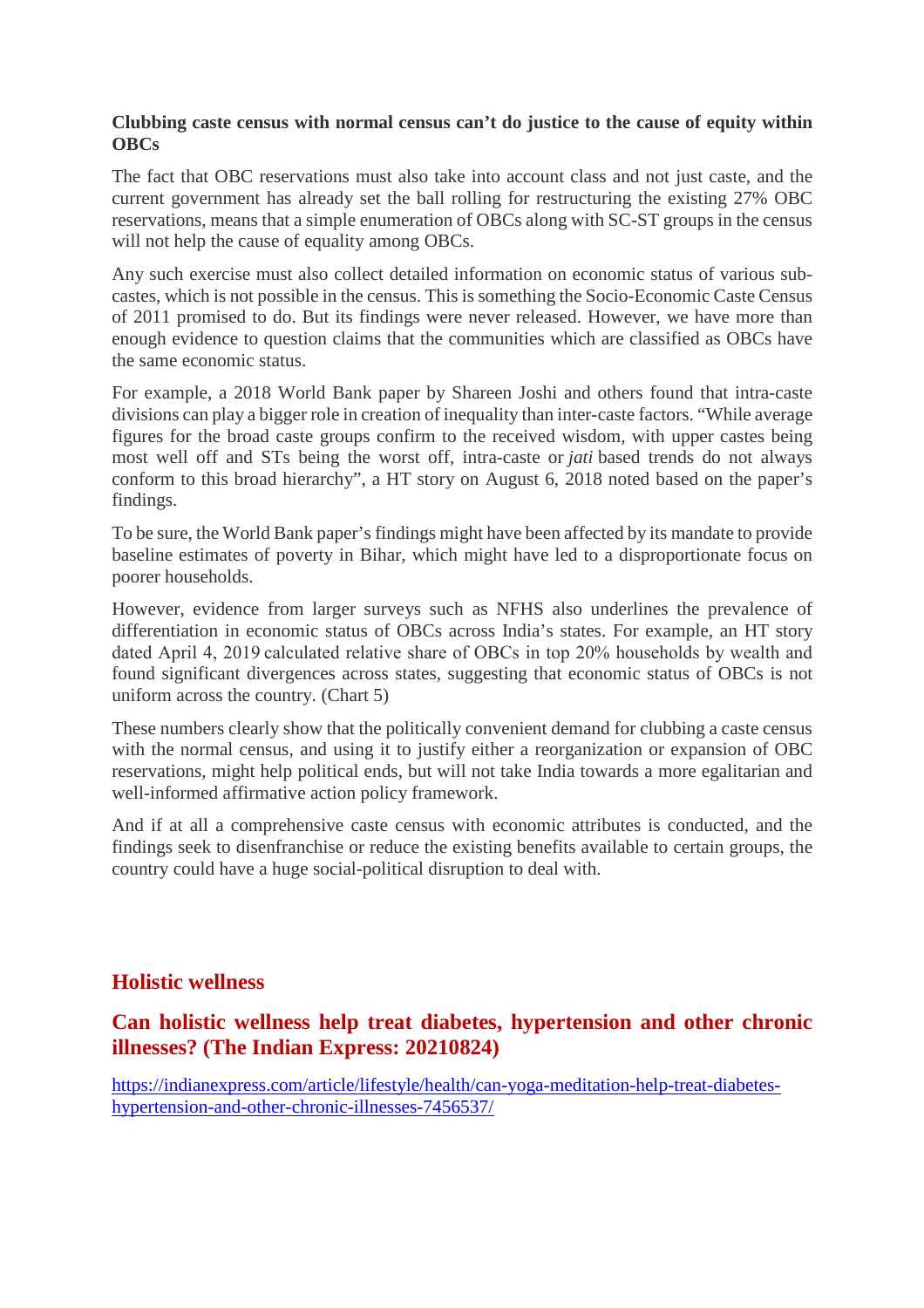Physical and mental health are linked and that is where yoga and meditation "play a huge part", says an expert

meditationYoga and meditation can lower blood pressure, cholesterol, and resting heart rates. (Source: pixabay)

In trying to protect ourselves from Covid, one of the most important lessons that we have learnt is to not take our health for granted. Focusing on our physical and mental well-being is no longer optional, it is what we need to work on constantly. Since the first wave, as we tried various hacks and tips to boost immunity, many realised how health and fitness are based on much more than undergoing treatment for short-term results. Think of all those government advisories or numerous social media posts by nutritionists and wellness experts who emphasised on holistic and sustainable way of living — from immunity-boosting foods to exercise — to keep illnesses at bay.

There is growing consensus among experts about how holistic wellness can help manage or cure even chronic illnesses, more so amid the pandemic. This involves making tweaks in your diet, working out, sleeping well, taking care of your mental health and so on — all directed towards a balanced and, therefore, healthy lifestyle.

"Rather than focusing on illness or specific parts of the body, this approach considers the whole body and how we interact with our environment. It takes everything into account — from how much sleep you get to how stressed you are, how varied your diet is and whether you are happy. Any imbalance in one aspect affects you in others and causes illness. This is more important in the current health scenario where an increasing number of health problems are considered psychosomatic in nature or diet and lifestyle-related," Dr Pratap Chauhan, director, Jiva Ayurveda, tells indianexpress.com.

diabetes Stress can be one of the major causes for negatively impacting glucose levels. (Source: getty images)

Treating chronic illnesses from their roots

Chronic illnesses have been on the rise in recent years. A 2019 study published in the journal Preventive Medicine found that globally, one in three adolescents are at the risk of diseases like diabetes and cancer due to unhealthy diet and lack of physical activity. Again, a 2020 study in the journal Diabetologia found that more than half of the men and nearly two-thirds of women in their 20s in India could develop diabetes during their lifetime.

According to WHO's 2019 Global Health Estimates, heart diseases have also taken more lives than ever in recent years, recording an increase of more than two million since 2000.

The ideal way to combat such diseases is to correct them from the roots, and that is exactly what holistic wellness aims to do, according to Dr Chauhan. "For example, when a person with migraine visits an Ayurvedic doctor to get holistic treatment for his problem, instead of walking out solely with medicines, the doctor will take a detailed look at all the potential factors that may be causing the person migraine headache, such as other health conditions, his diet and sleep habits, stress factor and gut health. The treatment plan will involve personalised medicines to treat the disease from its root along with diet and lifestyle modifications to help prevent the headaches from recurring and improve the overall quality of life."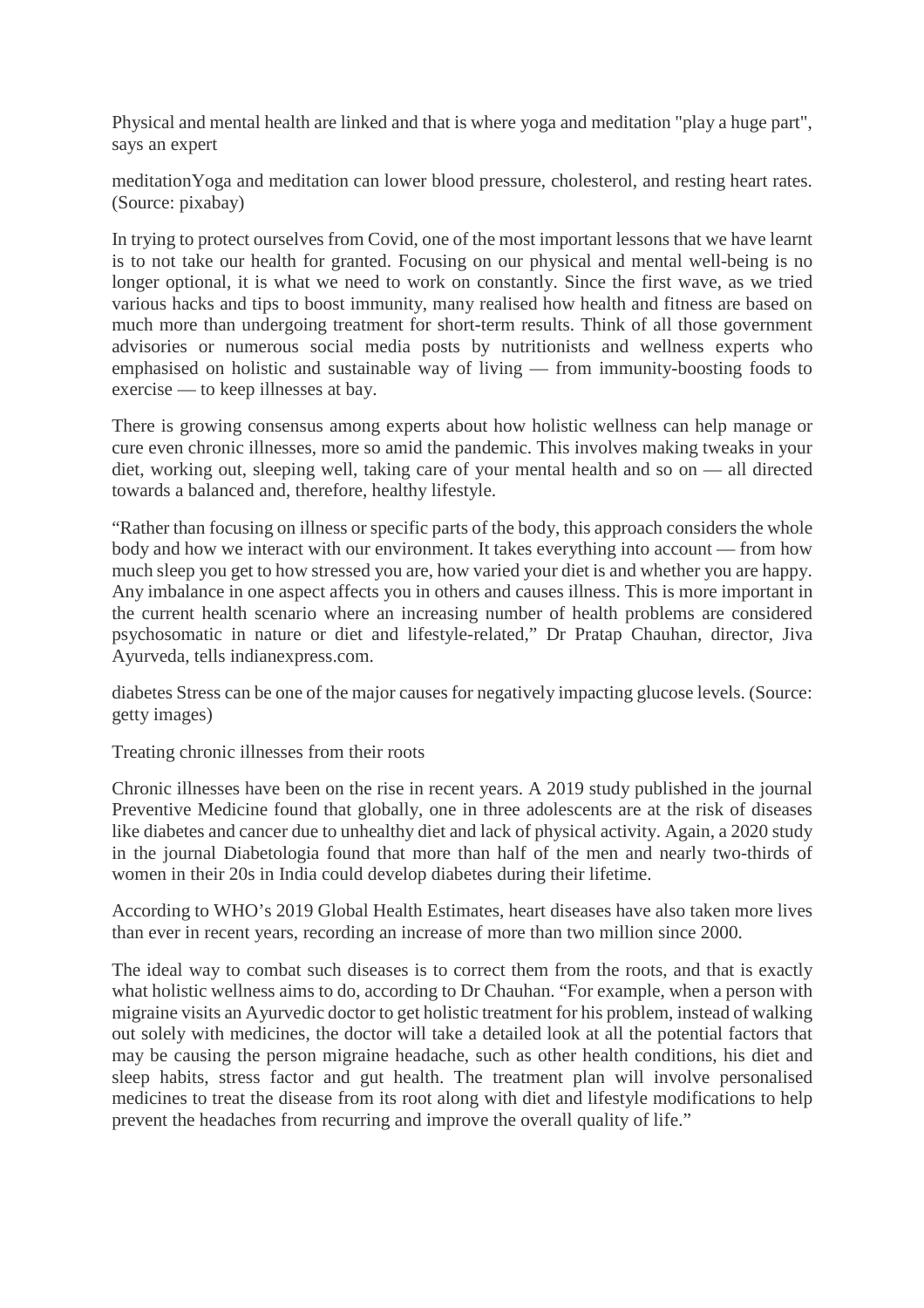Also Read |Luke Coutinho shares simple tips for holistic immunity

Interplay of physical and mental health and how yoga can help

Not just physical health, holistic wellness experts lay equal emphasis on boosting one's mental health. For instance, Mindhouse, a digital wellness platform, combines the techniques of yoga, meditation and nutrition to treat chronic illnesses. The company's co-founder, Pooja Khanna says, "Most of the chronic or physical health issues can impact a person's mental health and vice versa – most mental health issues can impact a person's well-being. Take for example diabetes. Stress can be one of the major causes for negatively impacting glucose levels. Similarly, diabetes can be a cause for stress, particularly in the early days when you have been diagnosed. While there is a lot of emphasis on treating physical health, we often tend to overlook the mental health which needs to be brought to the forefront."

mental health Yoga and meditation have been found to help cope with chronic mental illnesses. (Source: getty images)

Several studies have also analysed the link between physical and mental well-being. A 2019 study in the journal Health Psychology found that women with symptoms of depression were at an increased risk of multiple chronic diseases like stroke, diabetes and cancer.

According to Khanna, yoga and meditation "play a huge part" in managing chronic illnesses. "Different yoga poses can positively impact different parts of the body helping control specific symptoms related to a medical condition."

Agrees Dr Chauhan. "Clinical effects of meditation impact a broad spectrum of physical and psychological symptoms and syndromes, including reduced anxiety, pain, and depression, enhanced mood and self-esteem and decreased stress. It is also proven to be effective in the management of chronic illnesses such as fibromyalgia, cancer, hypertension, and psoriasis."

Also Read |Effective lifestyle tweaks to strengthen immunity

It can also help keep heart diseases at bay, says the doctor. "Yoga and meditation can lower blood pressure, cholesterol, and resting heart rates, and help slow the progression of atherosclerosis – all risk factors for heart disease. While almost any exercise is good for the heart, yoga's meditative component gives it an extra boost by helping to stabilise the endothelium, the lining of the blood vessels which, when irritated, contributes to cardiovascular disease.Since the lining is reactive to stress, and meditation can lower stress hormones, yoga may be causing a cascade of events that could reduce a person's risk of getting a heart attack or stroke.

"Another example of yoga alleviating chronic problems is for arthritis patients. People with various types of arthritis who practise yoga regularly can reduce joint pain, improve joint flexibility and function, and lower stress and tension to promote better sleep."

heart disease, hypertension Yoga and meditation can help manage hypertension too. (Source: getty images)

PCOS (polycystic ovary syndrome) and diabetes are among other health issues that can be controlled with these practices. "We see a lot of people with PCOS, diabetes and hypertension who opt for non-clinical solutions rather than taking medication. This is of course done in consultation with a doctor keeping in mind their specific symptoms," Khanna states.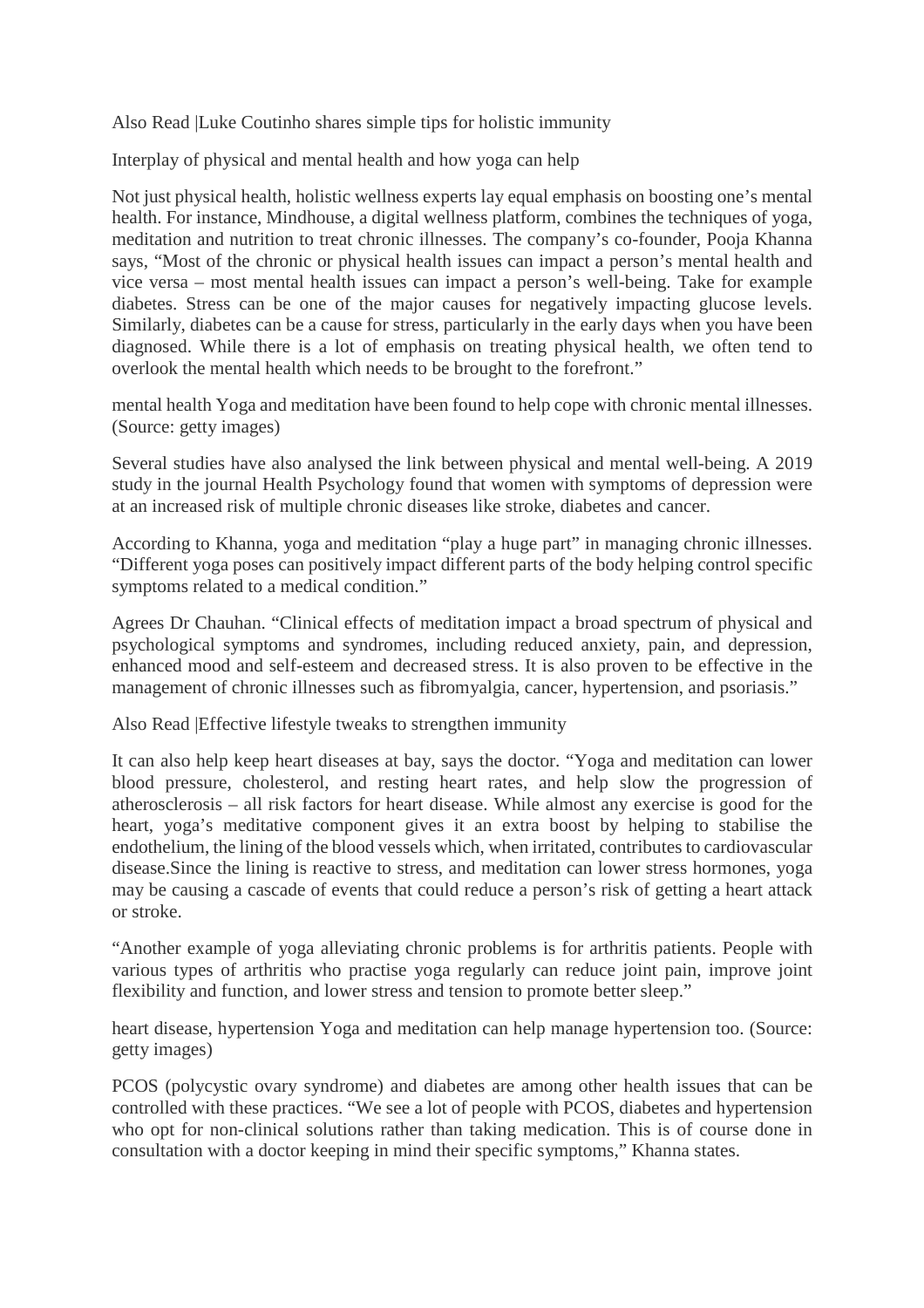Meditation and yoga can aid in chronic mental illnesses as well. Nikita Sulay, psychologist and outreach associate, Mpower -The Foundation, another wellness platform, says, "In illnesses such as schizophrenia, bipolar disorder or other neuropsychological issues, we may use yoga and meditation as techniques to help deal with certain emotions, calm the mind, increase awareness and use body as a medium of expression. However, there is no strong scientific evidence that one can be cured with meditation and yoga. Nonetheless, they are very effective to aid medical procedures and other psychotherapies."

Holistic wellness or medical treatment — what should you opt for? Experts say both go hand in hand. "While surgeries and medicines work on managing the disease symptoms, a little yoga or meditation practice integrated into dincharya (lifestyle) can even keep the illnesses at bay. These practices empower you not to only take care of your physical health but your mental well-being," Dr Chauhan asserts. "Nowadays, even a lot of surgeons suggest their patients meditate before or after surgery to ease anxiety or post-operative pain, improve the psychological state, and recovery time. Meditation and yoga also benefit those seeking relief from mental and physical stresses encountered during their hospital admission, as seen in Covid patients."

Sulay adds, "Yoga and meditation are alternative healing therapies which means that they are ways of treatment that are used in tandem with mainstream therapies. For instance, if one suffers from a knee injury the main therapy would be physiotherapy and yoga can be used along with it."

Holistic wellness in India

Dr Chauhan says a "paradigm shift" has been noticed in people in India, especially between the ages 20 and 50, when it comes to holistic wellness. "People are eating consciously, indulging in physical activities, sleeping on time to maintain a healthy lifestyle. The government is also introducing programmes to promote the wellness industry in India."

Khanna, however, adds that this "ever-increasing demand" in the wellness industry is met with a "fairly unstructured supply". "There is no one place for people to turn to for all wellness solutions that are suited to their needs. That is why we are looking to create a platform offering yoga, meditation, nutrition, counselling, supplements, Ayurveda, and more, to help people," she says.

#### **Three foods to manage post-Covid hair fall**

#### **In an Instagram post, nutritionist Munmun Ganeriwal suggested three foods which can make a lot of difference(The Indian Express: 20210824)**

https://indianexpress.com/article/lifestyle/life-style/post-covid-hair-fall-foods-diet-7453201/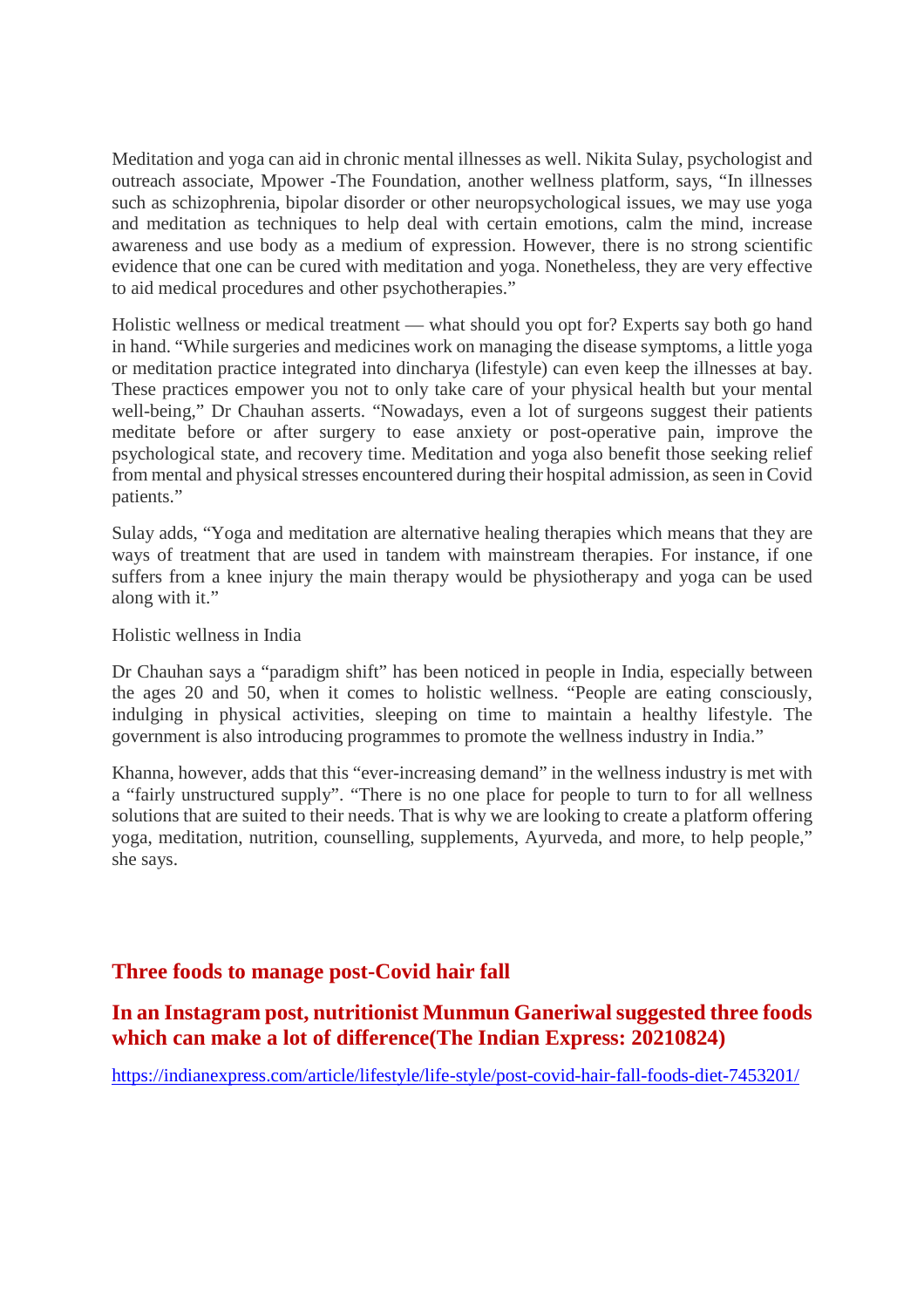covid hairfall, post covid hair fall, indianexpress.com, post covid hair fall diet, how to reduce post covid hairfall, how to reduce post covid hair fall, munmun ganeriwal, immunity and hairfall,Here's what to keep in mind about post-covid hair fall. (Source: Getty Images/Thinkstock)

Many people, after recovering from Covid, have experienced hair fall. "Post-Covid hair fall is a reality that many people are facing presently," said nutritionist Munmun Ganeriwal.

What's the connection?

Experts say that hair fall and thinning during the recovery phase is due to a weakened immune system, which is compounded by stress. However, a good way to manage the same is by paying attention to one's diet, which should not only be seasonal but also freshly-prepared. This helps in replenishing the body with essential nutrients that help build immunity and in turn, aiding hair growth, and controlling hair fall.

In an Instagram post, Ganeriwal suggested three foods that can make a lot of difference. Take a look:

#### **Pfizer COVID-19 vaccine**

#### **US regulators give full approval to Pfizer COVID-19 vaccine (The Hindu: 20210824)**

https://www.thehindu.com/sci-tech/health/us-regulators-give-full-approval-to-pfizer-covid-19-vaccine/article36061807.ece

The vaccine made by Pfizer and its partner BioNTech now carries the strongest endorsement from the Food and Drug Administration

The U.S. gave full approval to Pfizer's COVID-19 vaccine on Monday, a milestone that may help lift public confidence in the shots as the nation battles the most

#### **Delta variant**

#### **Delta variant driving infections in India: Report(The Hindu: 20210824)**

https://www.thehindu.com/news/national/delta-variant-driving-infections-in-india-says-indiasars-cov2-genome-consortium-report/article36019514.ece

Vaccination continues to be very effective in reducing severe disease and death, according to an update from the India Sars Cov2 Genome Consortium (INSACOG).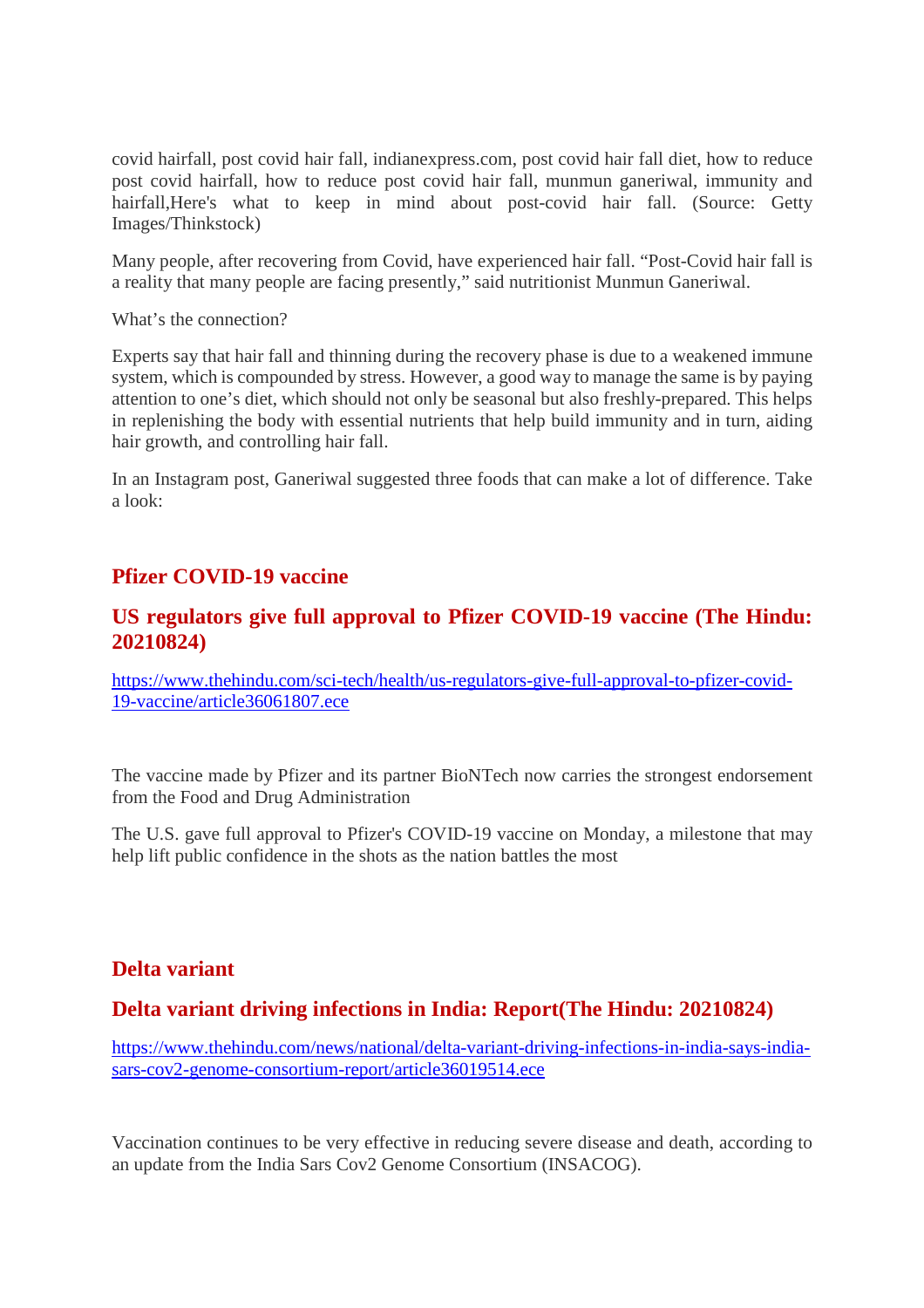The Delta variant remains most responsible for the continuing spread of infections in India, according to a weekly update from the India Sars Cov2

#### **WHO**

### **WHO Africa: COVID-19 booster shots make 'mockery' of equity (The Hindu: 20210824)**

https://www.thehindu.com/news/international/who-africa-covid-19-booster-shots-makemockery-of-equity/article36006022.ece

WHO says less than 2% of the population of 1.3 billion people in Africa is fully vaccinated

Rich countries' decisions to roll out COVID-19 booster shots while so many people across Africa remain unvaccinated "threaten the promise of a brighter

#### **Mixing vaccines**

#### **Mixing vaccines, meeting targets, and more | In Focus podcast (The Hindu: 20210824)**

https://www.thehindu.com/podcast/mixing-vaccines-meeting-targets-and-more-in-focuspodcast/article35938875.ece

Dr. Srinath Reddy speaks to us on how much faster our vaccination campaign needs to be to meet the target of covering all beneficiaries by year-end

As of August 16, 8.8 % of India's population has been fully vaccinated against COVID-19, while 30.9% has received at least one dose. Earlier this month, the

#### **Healthcare services**

### **Has COVID-19 affected our other healthcare services? | In Focus podcast(The Hindu: 20210824)**

https://www.thehindu.com/podcast/has-covid-19-affected-our-other-healthcare-services-infocus-podcast/article35759669.ece

Dr. Rajib Dasgupta tells us what governments can do to ensure that healthcare services do not suffer